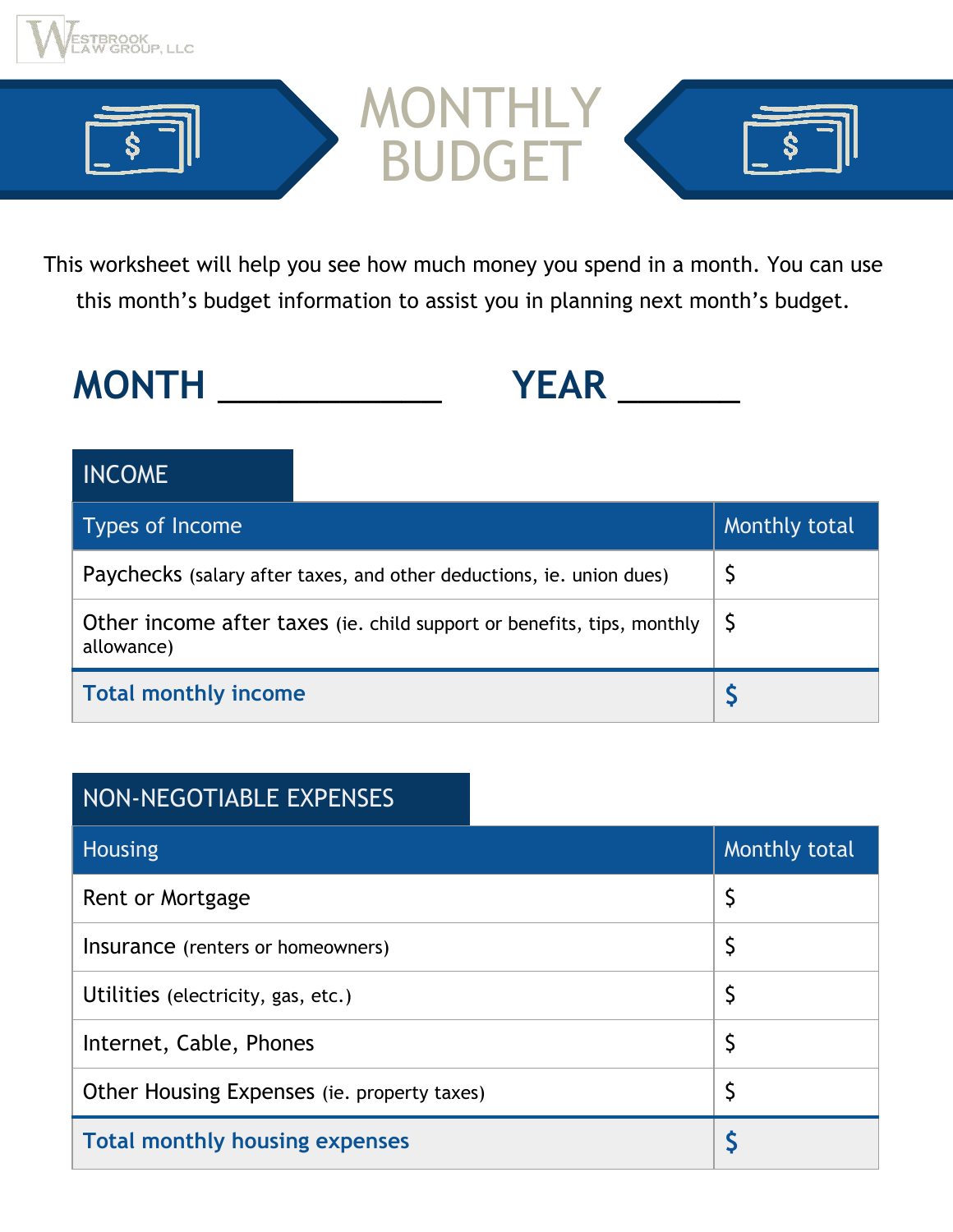### NON-NEGOTIABLE EXPENSES

| Transportation                                 | Monthly total |
|------------------------------------------------|---------------|
| <b>Vehicle Payments</b>                        | \$            |
| Vehicle Insurance                              | \$            |
| <b>Gas For All Vehicles</b>                    | \$            |
| Vehicle Maintenance & Repairs (ie. oil change) | \$            |
| <b>Public Transportation Costs</b>             | \$            |
| Parking & Toll Costs                           | \$            |
| <b>Total monthly transportation expenses</b>   |               |

#### NON-NEGOTIABLE EXPENSES

| <b>Living Costs</b>                               | Monthly total |
|---------------------------------------------------|---------------|
| Groceries - Food & Household Supplies             | \$            |
| Personal Care Products (ie. razors, makeup, etc.) | \$            |
| Laundry                                           | \$            |
| <b>Medications/Prescriptions</b>                  | \$            |
| <b>Health Insurance</b>                           | \$            |
| Childcare                                         | \$            |
| <b>Child Support</b>                              | \$            |
| Finance Costs (ie. bank account fees)             | \$            |
| School Costs (tuition, field trips, etc.)         | \$            |
| Other Payments not mentioned above                | \$            |
| <b>Total monthly living expenses</b>              | Š             |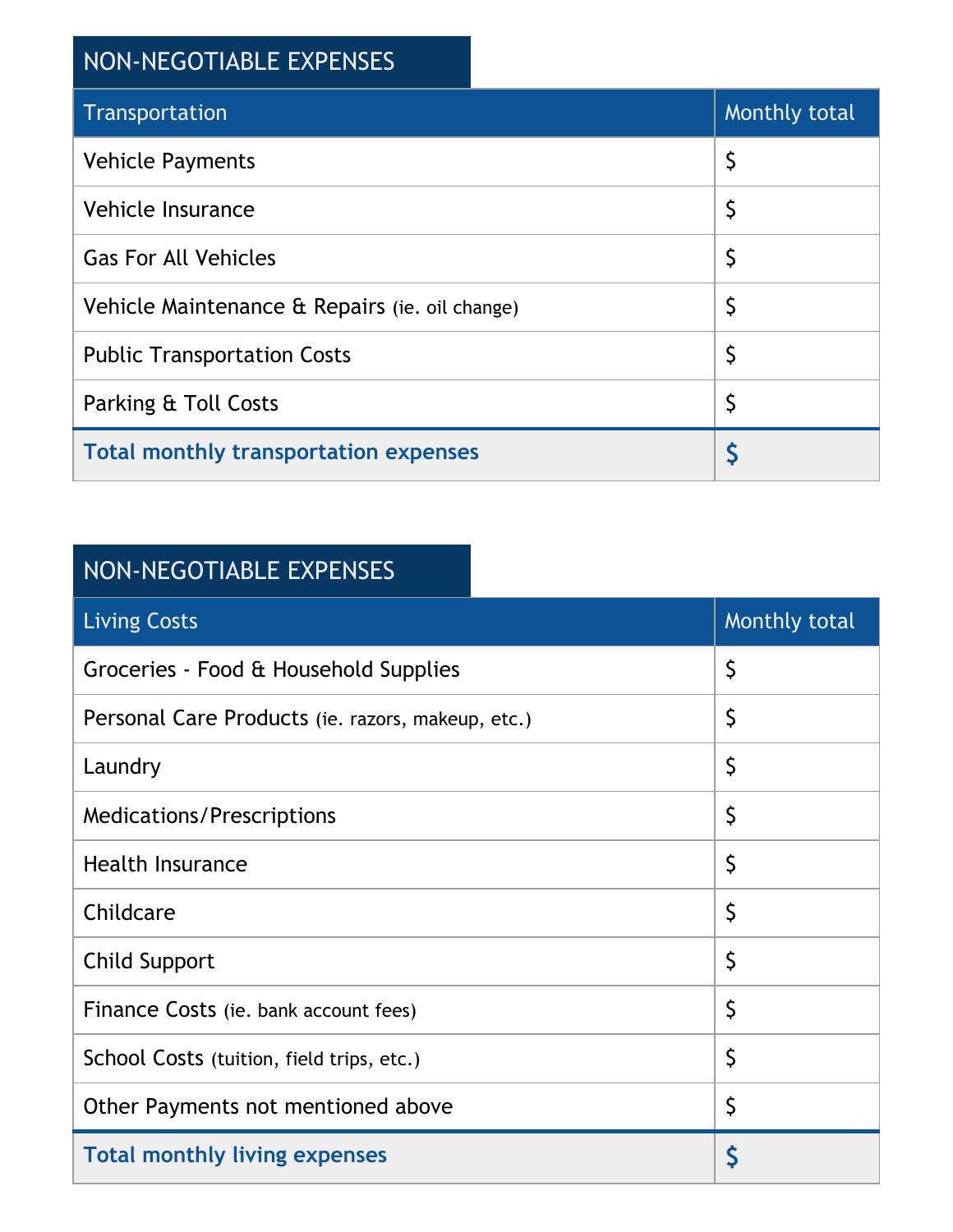### NON-NEGOTIABLE EXPENSES

| <b>DEBT</b>                                                                  | Monthly total |
|------------------------------------------------------------------------------|---------------|
| Credit Card 1 Payment - ____________________________ (name of card ie. Amex) | \$            |
|                                                                              | \$            |
| Credit Card 3 Payment - __________________________                           | \$            |
| Credit Card 4 Payment - __________________________                           | \$            |
| Credit Card 5 Payment - __________________________                           | \$            |
| Other Credit Card(s) Payment(s)                                              | \$            |
| <b>Personal Loans</b>                                                        | \$            |
| Line of Credit                                                               | \$            |
| <b>Student Loans</b>                                                         | \$            |
| Other                                                                        | \$            |
| <b>Total monthly DEBT expenses</b>                                           | Ş             |

#### NEGOTIABLE EXPENSES

| <b>Items Not Necessarily Needed Month to Month</b> | Monthly total |
|----------------------------------------------------|---------------|
| Entertainment (ie. movies, concerts, toys, etc.)   | Ş             |
| Take Out Food/Eating Out                           | \$            |
| Clothing, Shoes & Other Accessories (ie. jewelry)  | Ş             |
| Donations or Money Given To Friends/Family         | \$            |
| Other Personal Care (ie. manicures)                | \$            |
| <b>Other Expenses Not Listed</b>                   | Ş             |
| <b>Total monthly expenses</b>                      |               |